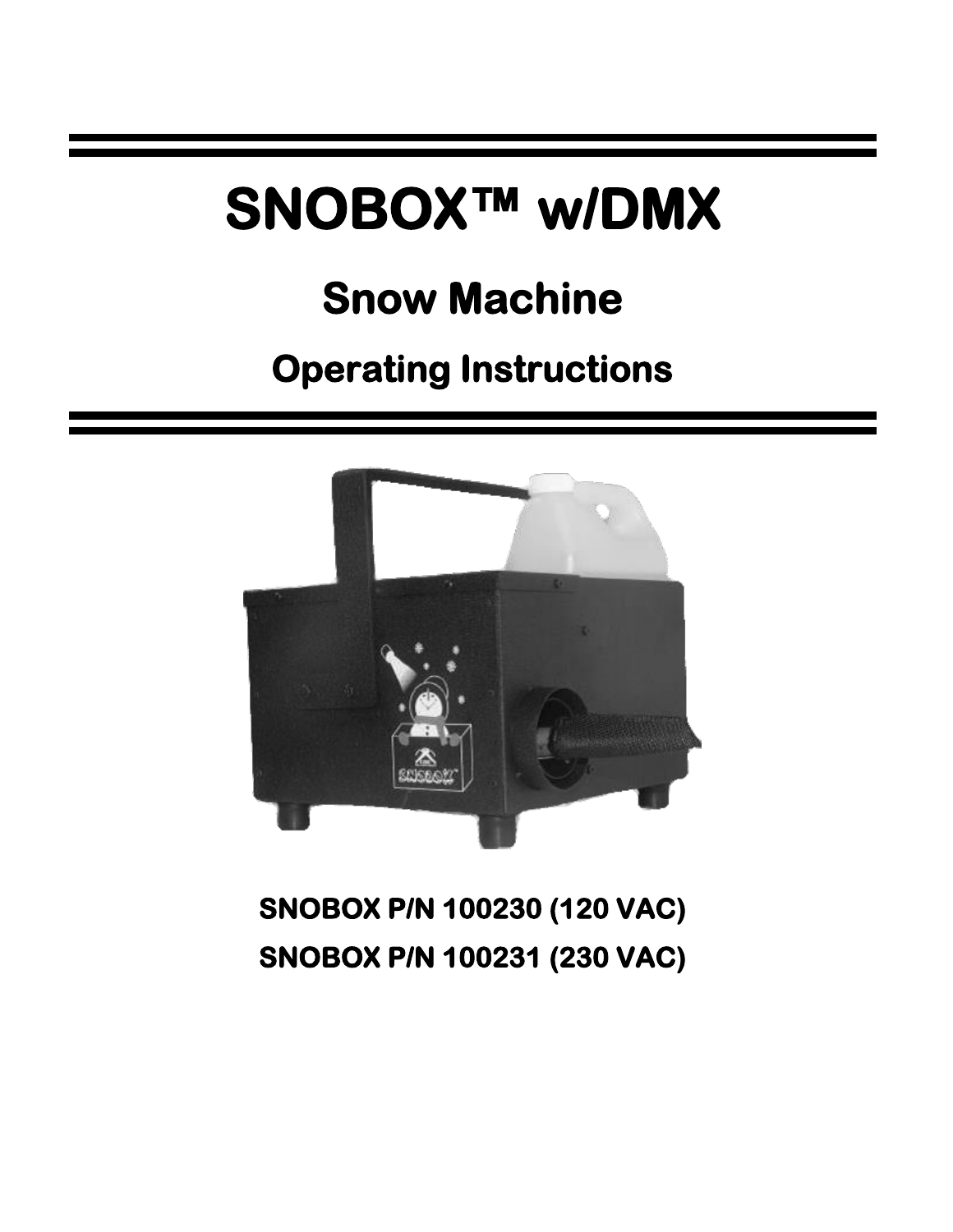**Thank you for purchasing this SnoBox™ Snow Machine**

- ❑ **As you will notice from the table of contents, the manual for your new product is quite extensive.**
- ❑ **To guarantee perfect and successful work with this machine, please take some time to read the manual carefully.**
- ❑ **And finally, we believe you will enjoy years of great snow effects if you care for and maintain your SnoBox™ Snow Machine.**

**B.B.CITC, LLC 1420 80th St. SW #D Everett, WA 98203 [www.citcfx.com](http://www.citcfx.com/)**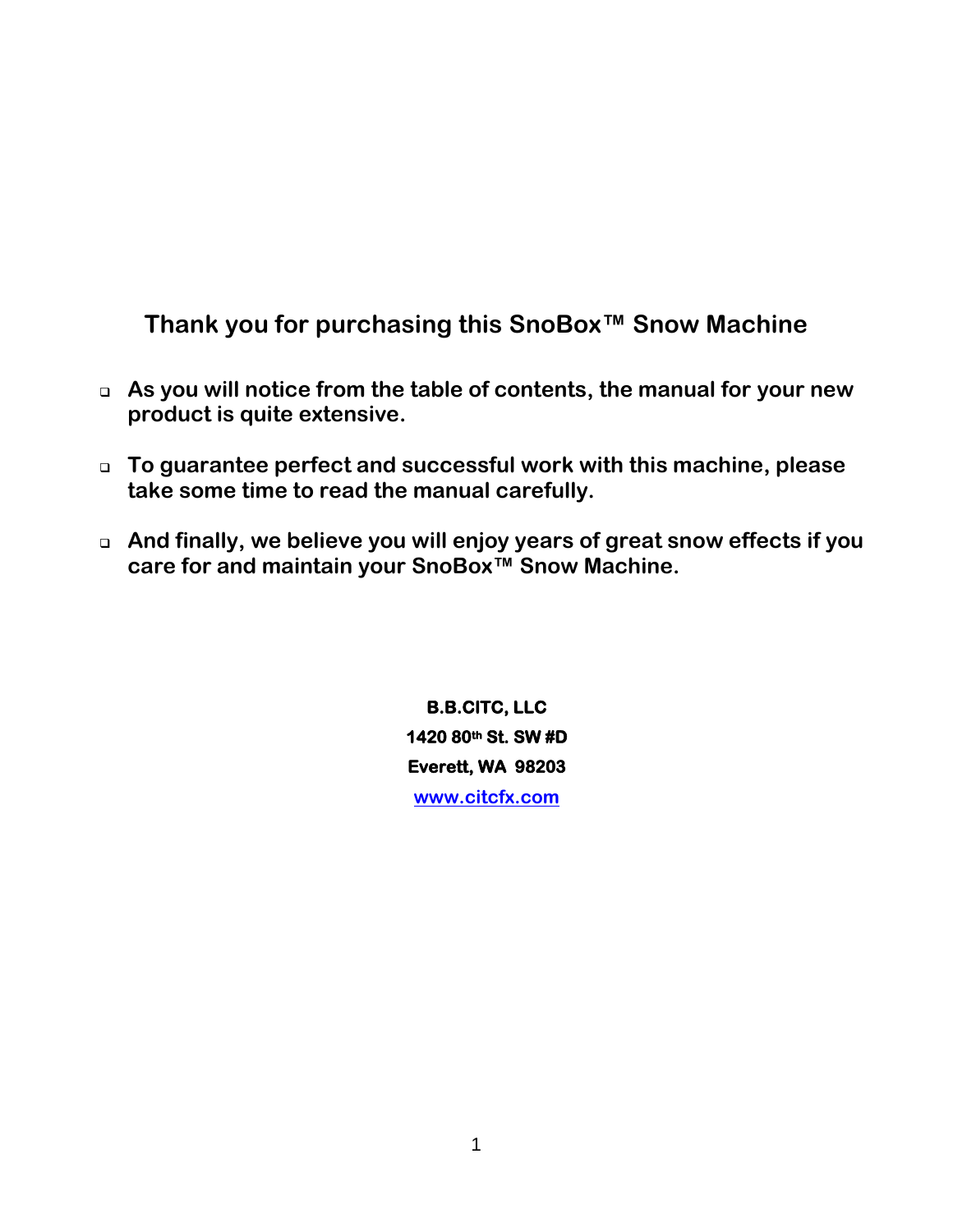## **Contents**

| 1. Set of Equipment Supplied                                                                                                                                                        | 3 |
|-------------------------------------------------------------------------------------------------------------------------------------------------------------------------------------|---|
| 2. Accessories                                                                                                                                                                      | 3 |
| 3. Description                                                                                                                                                                      | 4 |
| 4. Safety Instructions                                                                                                                                                              | 4 |
| 5. Operating the SnoBox™                                                                                                                                                            | 5 |
| 5.1 Selecting the Location<br>5.2 Hooking things up<br>5.3 Selecting the Fluid<br>5.4 Operating the machine<br>5.5 Operating machine on DMX<br>5.6 Shut Down<br>5.7 Troubleshooting |   |
| <b>6. Service and Maintenance</b>                                                                                                                                                   | 7 |
| 7. Technical Data                                                                                                                                                                   | 8 |
| <b>8. Warranty Conditions</b>                                                                                                                                                       | 9 |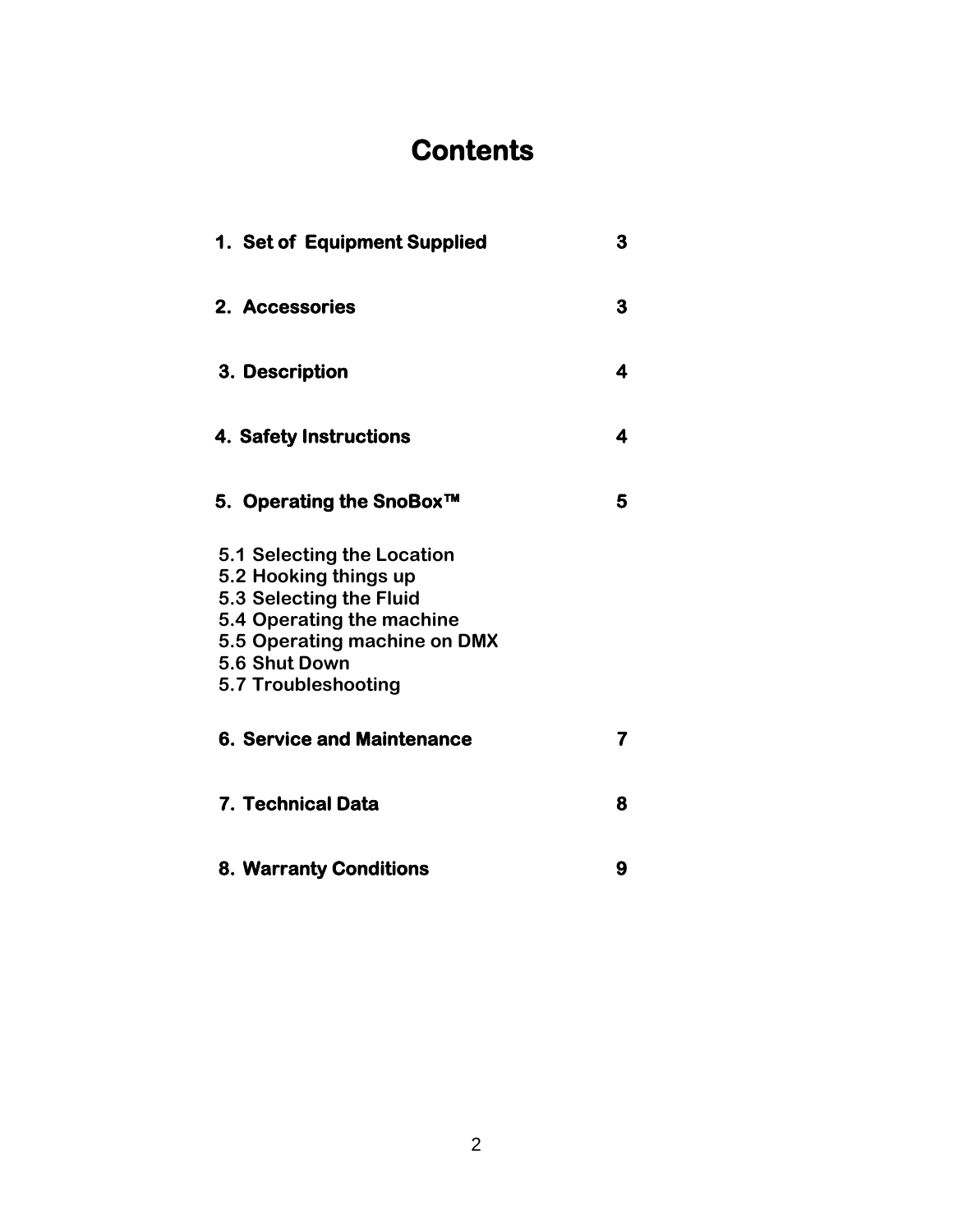## **1. Set of Equipment Supplied**

- **1 SnoBox™ Snow Machine w/DMX (w/5-pin XLR in/out)**
- **1 Bracket for hanging w/hardware**
- **1 25" Waterproof DMX Cable**
- **Empty one-gallon bottle w/ 4mm Fluid Tubing**
- **Instruction booklet**

## **2. Accessories**

- Infinity<sup>™</sup> Fluid Supplier P/N 250060 (230VAC P/N 250061
- **C-Clamp with Safety Cable P/N 250110**
- **C-clamp w/eyebolt & hanging harness for 5 gal. Cubitainer P/N 250076**
- **Little Blizzard Fluid® Extra Dry (travels up to 50') P/N 150160**
- **Little Blizzard Fluid® Super Extra Dry (fastest evaporation) P/N 150162**
- **Little Blizzard Fluid® - Ultraviolet – Light blue P/N 150250**
- **Little Blizzard Fluid® - Ultraviolet – Light Pink P/N 150280**
- **Little Blizzard Fluid® - Ultraviolet – Bluish White P/N 150220**
- **Director Fan P/N 100140 (230VAC P/N 100145)**
- **Hurricane II Fan P/N 100160 (230VAC P/N 100165)**
- **Hurricane II Fan w/DMX P/N 100170 (230VAC P/N 100175)**

**Please check whether all the products you ordered are supplied.**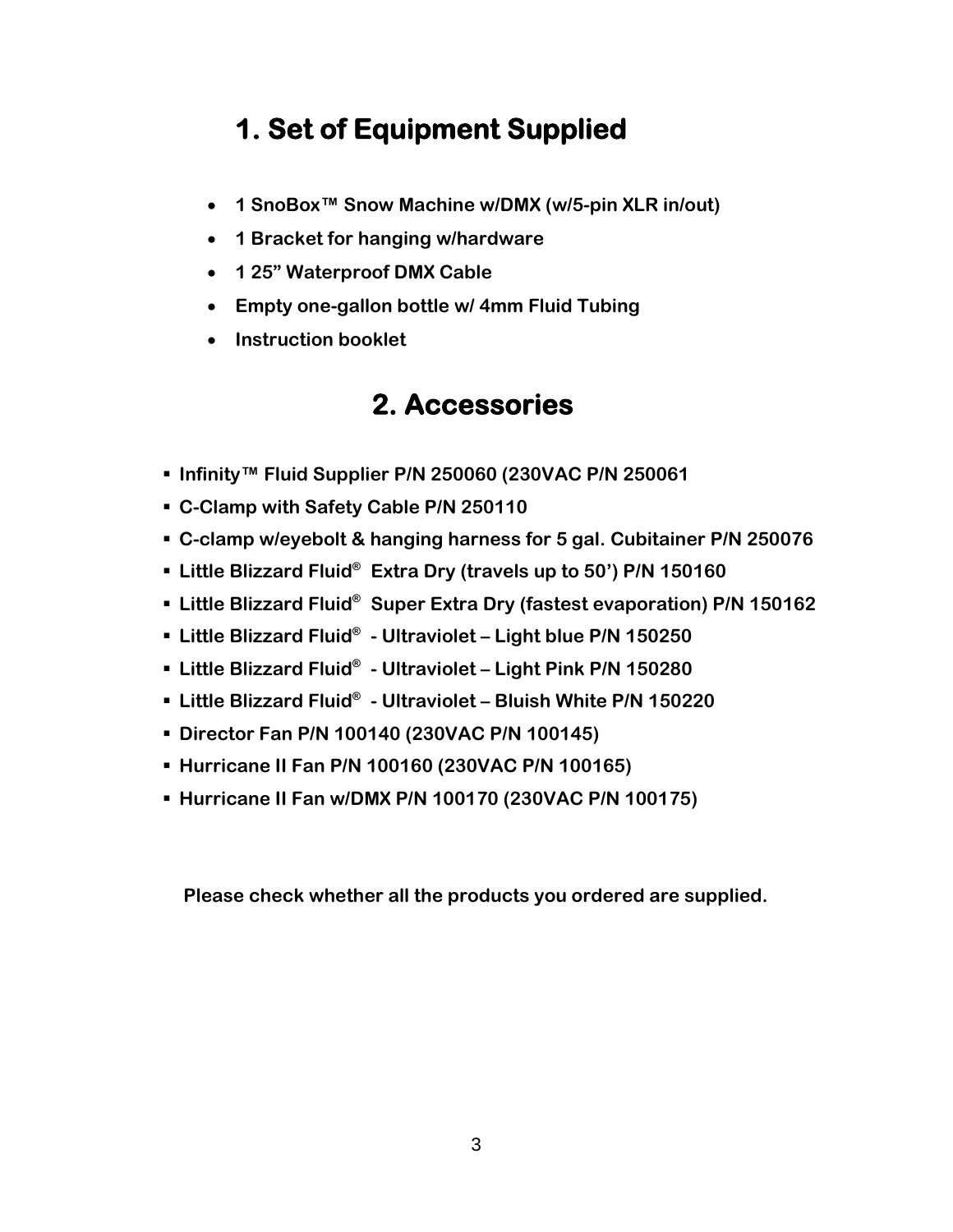## **3. Description of the SnoBox™ Snow Machine**

The SnoBox™ Snow Machine is CITC's newest evaporating snow effect product. Insulated for maximum quietness, utilizing our most advanced design, this is our quietest snow machine ever. It also uses a fraction of the power required for other snow machines. The unit incorporates a simple on/off method for easy snow creation. It can run continuously without overheating. Flakes fly 15-20 feet. 5-pin DMX comes standard in this model, with a 25" waterproof DMX cable included.

## **4.Safety instructions**

#### **WARNING: Read and understand all labels and operating instructions before attempting installation.**

- o Never open the machine as this could void your warranty! **Risk of electrical shock-** This device is supplied with a grounding conductor. To reduce risk of electrical shock, connect only to properly grounded, grounding type receptacles. Never remove the third prong from the plug.
- o Depending on type of voltage ordered, this machine requires a circuit supplying at least 2 amps of power at 120VAC or 1 amp at 230V. The SnoBox™ Snow Machine has a 2 amp internal fuse on the 120v model (1 amp fuse on the 230VAC unit). If you have any doubts about the capacity or grounding of your existing circuits, consult a qualified electrician.
- o Be sure area around snow machine is dry before applying electrical power.
- $\circ$  Make sure that your unit is pointed in a direction that leaves at least a 10ft (3m) open area out in front. More area is better. Place the front of the machine away from direct contact with electrical instruments and people. Close output is wet.
- $\circ$  Never operate the pump without fluid passing through the tube. This could cause the pump to overheat and cause damage. Operating the pump without fluid is not covered under warranty.
- o Fluid is very slippery when spilled. Care in keeping any drips or spills cleaned up is necessary.
- o Do not store SnoBox™ Snow Machine in freezing conditions.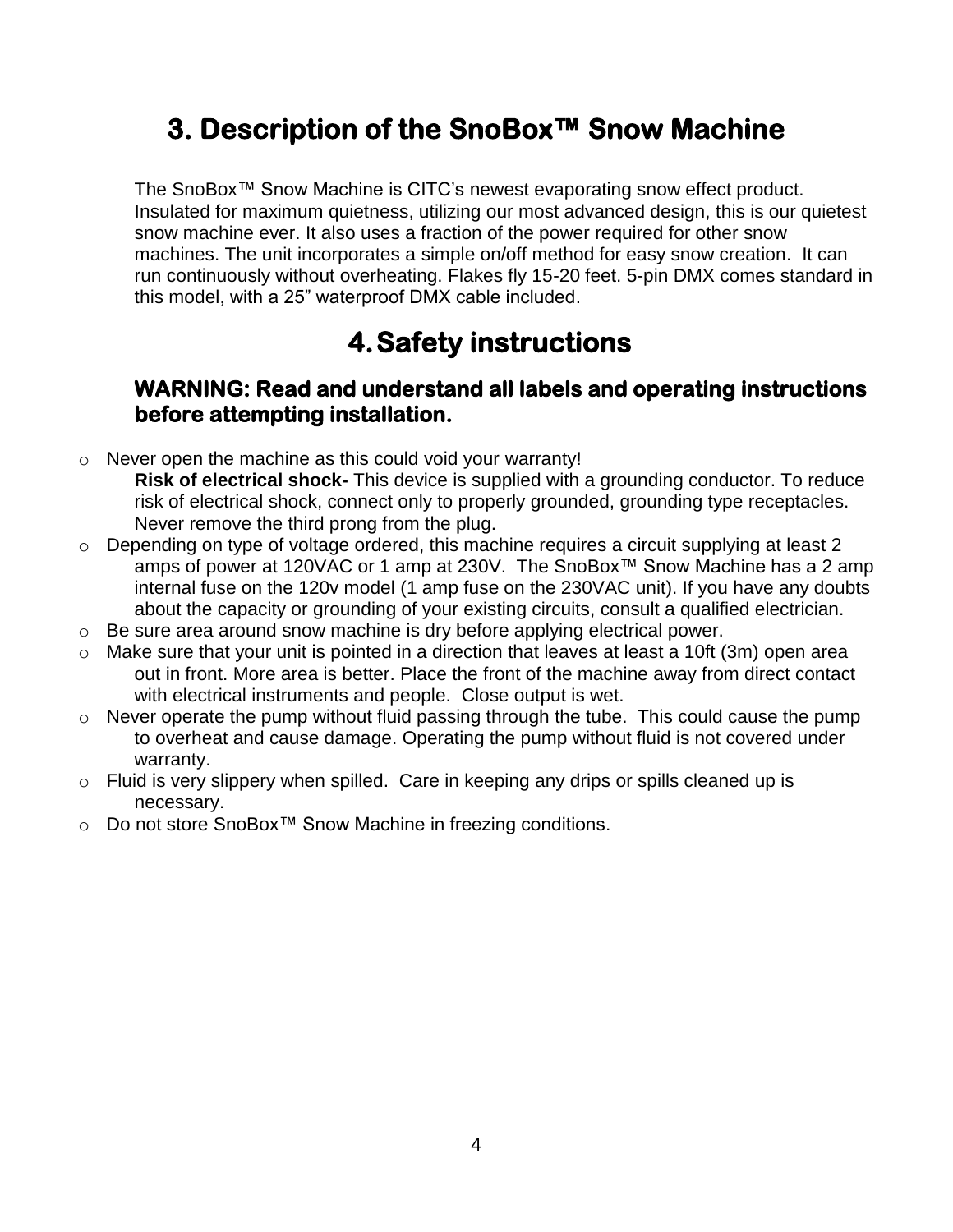## **5. Operating the SnoBox™ Snow Machine**

#### **5.1 Selecting the Location**

Operate this machine in a level position, being sure the fluid bottle is not going to be above the level of the machine. Un-level positions may cause siphoning or dripping.

#### **5.2 Hooking things up**

If operating without DMX, simply plug the unit in to the correct voltage. Connect the 4mm tubing into the fitting on the back of the unit, and insert the other end (with filter) into the fluid bottle.



#### **Selecting the fluid**

Fill the bottle with CITC's Little Blizzard® Fluid, placing the tubing with the filter inside and at the bottom of the bottle. Use "Super Extra Dry" fluid for quickest evaporating snow, or for use over performance stages. "Extra Dry" is our most popular fluid, suitable for most indoor use.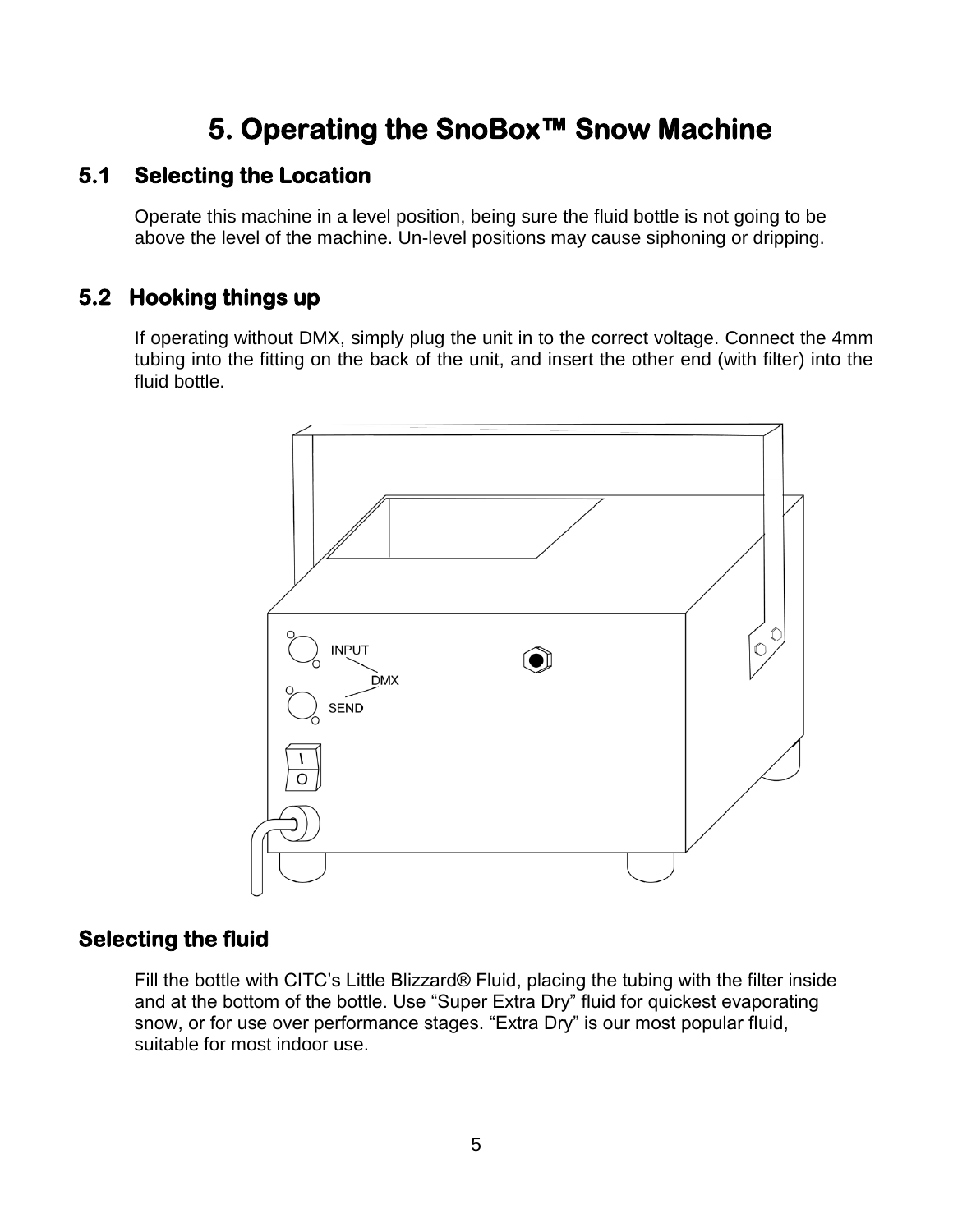#### **5.3 Operating the machine**

- <sup>o</sup> The power switch is located on the back and will start the unit when turned on. The SnoBox<sup>™</sup> is preset for maximum snow output and cannot be adjusted. Do not plug the DMX cable in unless you are operating the unit via a DMX signal.
- <sup>o</sup> For best results, wait for the heavy-duty snow sock to become thoroughly saturated with foam. This may take up to 2 minutes.
- <sup>o</sup> Use of a long distance fan (Hurricane II™ Fan) will result in drier flakes as they leave the machine. Place the Hurricane II™ Fan under or close to the SnoBox™ Snow Machine to blow the snow in an upward or outward direction. Fan air and falling snow should meet 20 - 30 inches (50cm – 75cm) in front of the SnoBox™ Snow Machine. The snow coming from the machine will fall into the draft of the upward air movement and start to fly the direction the fan is pointed. The fan air will also cause the "snowflakes" to dry while they travel 30 feet (10m) or more. Never have the fan behind the SnoBox<sup>™</sup> Snow Machine, blowing at it. This will cause a back draft and create the wrong effect.

#### **5.4 Operating machine using DMX**

With DMX control, you will be able to turn the snow output on and off. Each machine unit will occupy a unique DMX address on the DMX chain. By adjusting the dip switches on the bottom of the machine, the user may assign one address to the machine, giving you on/off control with one DMX channel (there is no timer on this DMX).

Step 1). Attach the DMX cable to the upper "DMX Input" connector located on the back of the snow machine.

Step 2). The DMX address is configured by adding the dip switch numbers together to total the number required. For example: Dip switch  $1 + 6 = 33$ . Your DMX channel would be 33. (Dip switches are set by moving the switch to the right toward the "on" arrow.)

| Dip Switch |  |  |  | 1 2 3 4 5 6 7 8 9        |  |
|------------|--|--|--|--------------------------|--|
| Channel #  |  |  |  | 1 2 4 8 16 32 64 128 256 |  |

**When you move the slide control or digital control;**

 $0 - 2\% = \text{Off}$ 

 $3 - 100\% = On$ 

"Input" and "Output" designations on the DMX plugs are arbitrary (i.e., you can use the input plug for output and vice-versa). It is not necessary to attempt converting your DMX line's connector to female/male to match the appropriate socket on the plug.

#### **5.5 Shut down**

When finished with the machine, clean with water, always leaving water in the tube and pump. This will clean the sock and pump.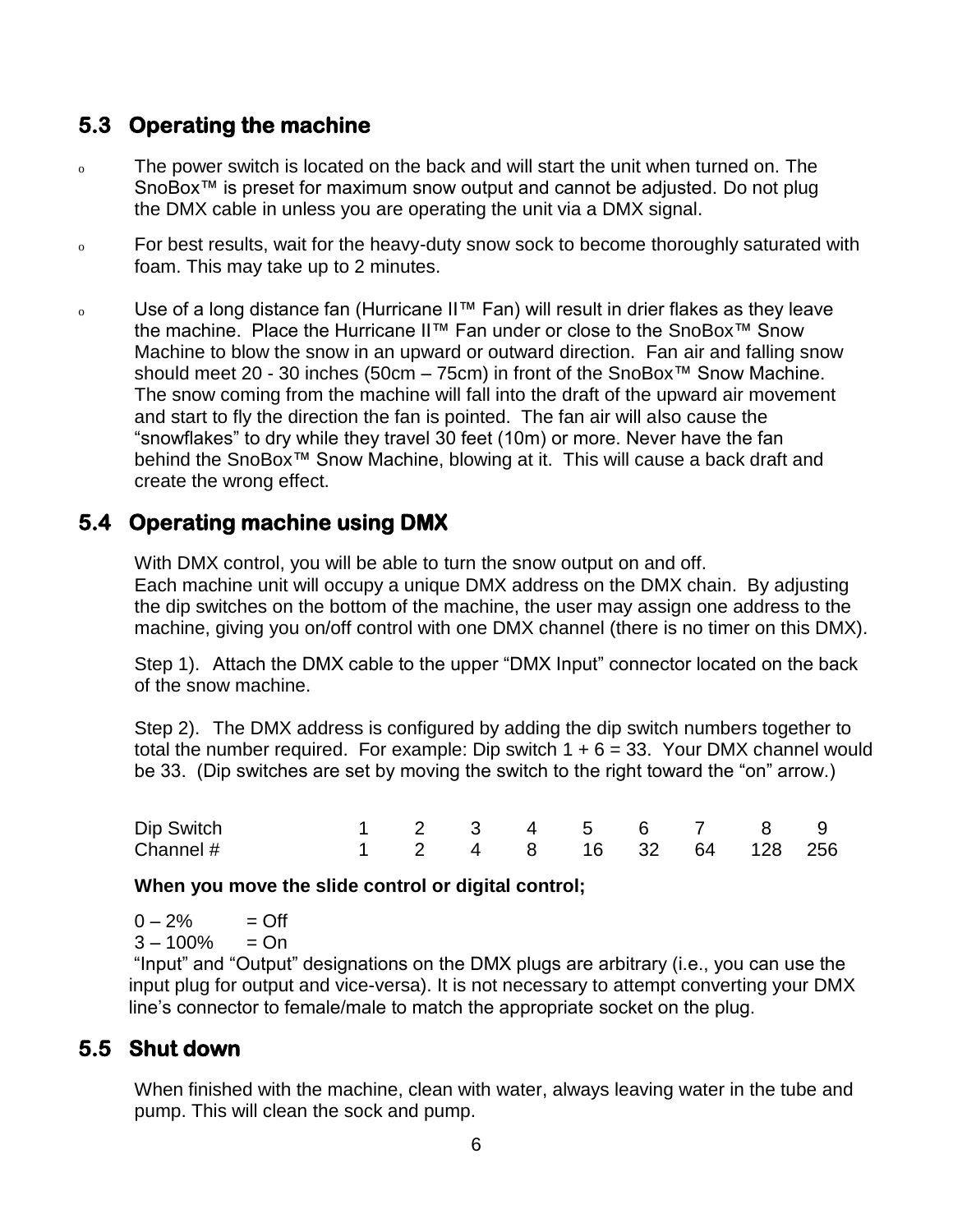#### **5.6 Troubleshooting**

**If the pump does not draw fluid** into the unit, be sure the tubing is in the fluid and not kinked. Check electrical power to the machine. **Note: do not run the pump without fluid passing through the tube. This can cause damage to the pump and is not covered under warranty.**

### **6. Service and Maintenance**

#### **Care of your SnoBox™ Snow Machine will give you years of service. Note: cleaning your unit is going to pay off in constant good performance.**

- Each 50 hours of operation or when finished with the machine, clean the tube and pump by running water through for approx. 30 seconds, always leaving water in the tube and pump.
- After use, dry all areas on the exterior of the machine with a soft cloth. Remove any LITTLE BLIZZARD® Fluid from inside the bottle compartment or outside area.
- Do not transport or ship with LITTLE BLIZZARD® Fluid inside the machine.
- Do not use or store in freezing conditions.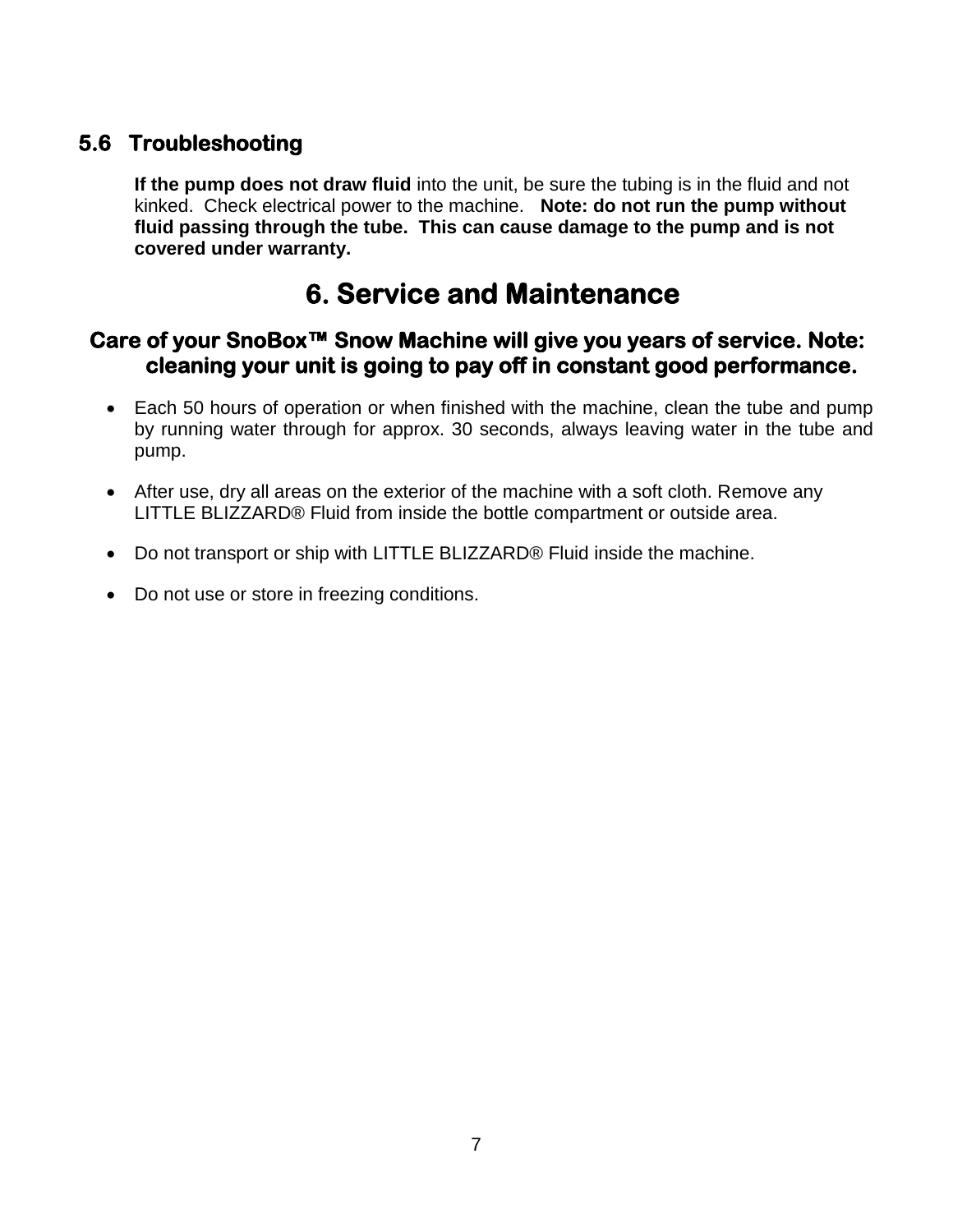## **7. Technical Data**

| <b>Technical Data</b>           |                                   |  |  |  |
|---------------------------------|-----------------------------------|--|--|--|
| SNOBOX™ SNOW MACHINE P/N 100230 |                                   |  |  |  |
| (230V P/N 100231)               |                                   |  |  |  |
| <b>Dimensions</b>               | 14" x 14" x 13" (36 x 36 x 33cm)  |  |  |  |
| Weight                          | 22 lbs (10 kg)                    |  |  |  |
| Shipping Weight                 | 24 lbs. (11 kg)                   |  |  |  |
| Shipping Box Size               | 17" x 17" x 17" (43 x 43 x 43 cm) |  |  |  |
| <b>DMX Control</b>              | On/Off; overrides stand-alone     |  |  |  |
| <b>Stand-alone Mode</b>         | Turns on when powered up          |  |  |  |
| Waterproof DMX cable            | 25 ft (7.6 m)                     |  |  |  |
| Sound                           | 38-40 dB at 30 feet (10 meters)   |  |  |  |
| <b>Fluid</b>                    | CITC LITTLE BLIZZARD® Fluid       |  |  |  |
|                                 | available in Extra-Dry, Super     |  |  |  |
|                                 | Extra-Dry, & Ultraviolet          |  |  |  |
| <b>Run Time</b>                 | Continuous                        |  |  |  |
| Fluid consumption:              | 50 minutes/gallon at maximum      |  |  |  |
|                                 | setting                           |  |  |  |
| <b>Electrical Supply</b>        | 120 VAC, 2 amps, 60 hz            |  |  |  |
|                                 | or 230 VAC, 1 amps, 50 hz         |  |  |  |
| Fuse                            | 120VAC: 2 A - 250 VAC             |  |  |  |
|                                 | 230VAC: 1A - 250VAC               |  |  |  |
| CE approved                     | CE approved parts                 |  |  |  |
| <b>Limited Warranty</b>         | One year                          |  |  |  |
|                                 | Rev: 11/05/18                     |  |  |  |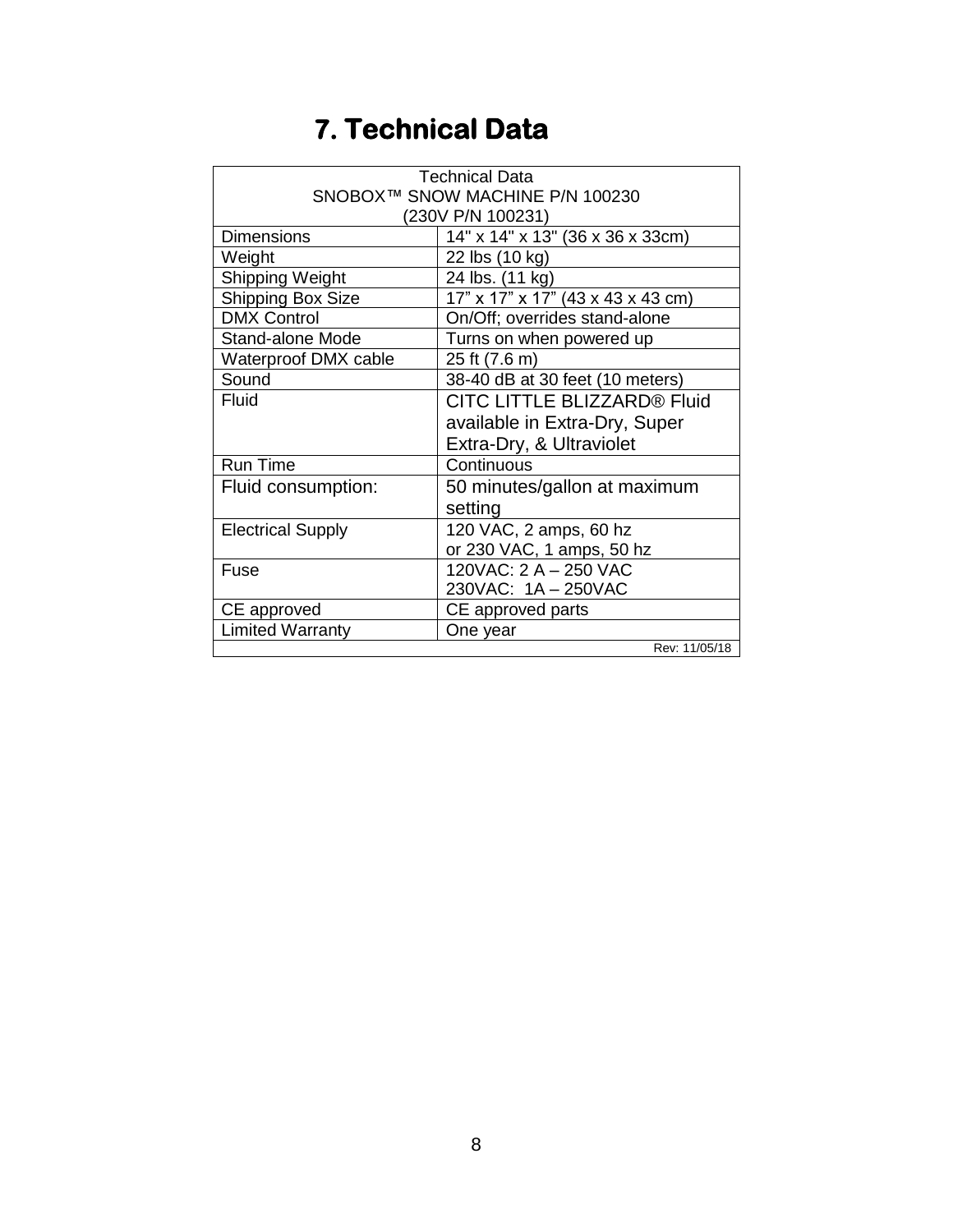### **8. One Year Limited Warranty**

**Model: \_\_\_\_\_\_\_\_\_\_\_\_\_\_\_\_ Purchased on (date): \_\_\_\_\_\_\_\_\_\_\_\_\_\_\_\_**

Serial number: **Example 20 Purchased from:**  $\blacksquare$ 

#### **Congratulations!**

You can now look forward to many years of reliable operation and outstanding performance. Thank you for making CITC your personal choice in special effects equipment. Please take a moment to **fill out the top of this warranty**, and then keep it – with the receipt – in a safe place.

If you would like to receive information about specials, sales, and new products, please log on to www.citcfx.com and click on the "Contact Us" link.

We appreciate your business, and wish to provide you with a quality product that will serve you for many years to come. Once again, thank you for choosing CITC, and enjoy your new entertainment product!

#### **LIMITED WARRANTY CONDITIONS**

This limited warranty guarantees to the original purchaser that this product shall be free of defects in material and workmanship, under normal use, for a period of one year from the date of purchase shown on the sales receipt. This warranty covers parts and labor providing the product is returned to CITC in the original shipping carton and packaging. The warranty for electrical is a (90) NINETY DAY limited warranty.

Damage resulting from shipping, accidents, misuse, negligence, unauthorized repairs or modification is not covered by this warranty. Using any fluid other than what is recommended for this machine will void warranty. No liability is accepted for injury or for loss, damage or expense resulting from any interruption whatsoever in the operation of the product or from any consequential loss arising there from. No liability is accepted for normal wear and tear.

We wish to satisfy YOU, our customer, and have implemented many measures to prevent problems and assure customer satisfaction. However, should you need a missing part or have a functional problem with your product, please call:

 $(425)776-4950$ , from 7:30 am  $-4:00$  pm (Pacific Time), Monday  $-$  Friday, except for holidays. Our customer service department will respond to your problems immediately.

Subject to the following conditions, CITC will repair any defect or fault in the unit if it is caused by a proven factory defect within one year of delivery to the end user. Insignificant deviations of the regular product quality does not guarantee replacement rights, nor do faults or defects caused by water, by generally abnormal environment conditions or Force Majeure:

- 1. Faulty parts or equipment will be repaired or replaced (manufacturer's choice) with correct parts. Faulty units must be shipped to CITC at customer's expense. Call for an RMA# - AN RMA# MUST COME WITH THE UNIT. Payment arrangements for repair must be made before receiving your RMA#, in case the unit is not covered under this limited warranty.
- 2. Repairs/replacements will only be made with the approval of the customer.